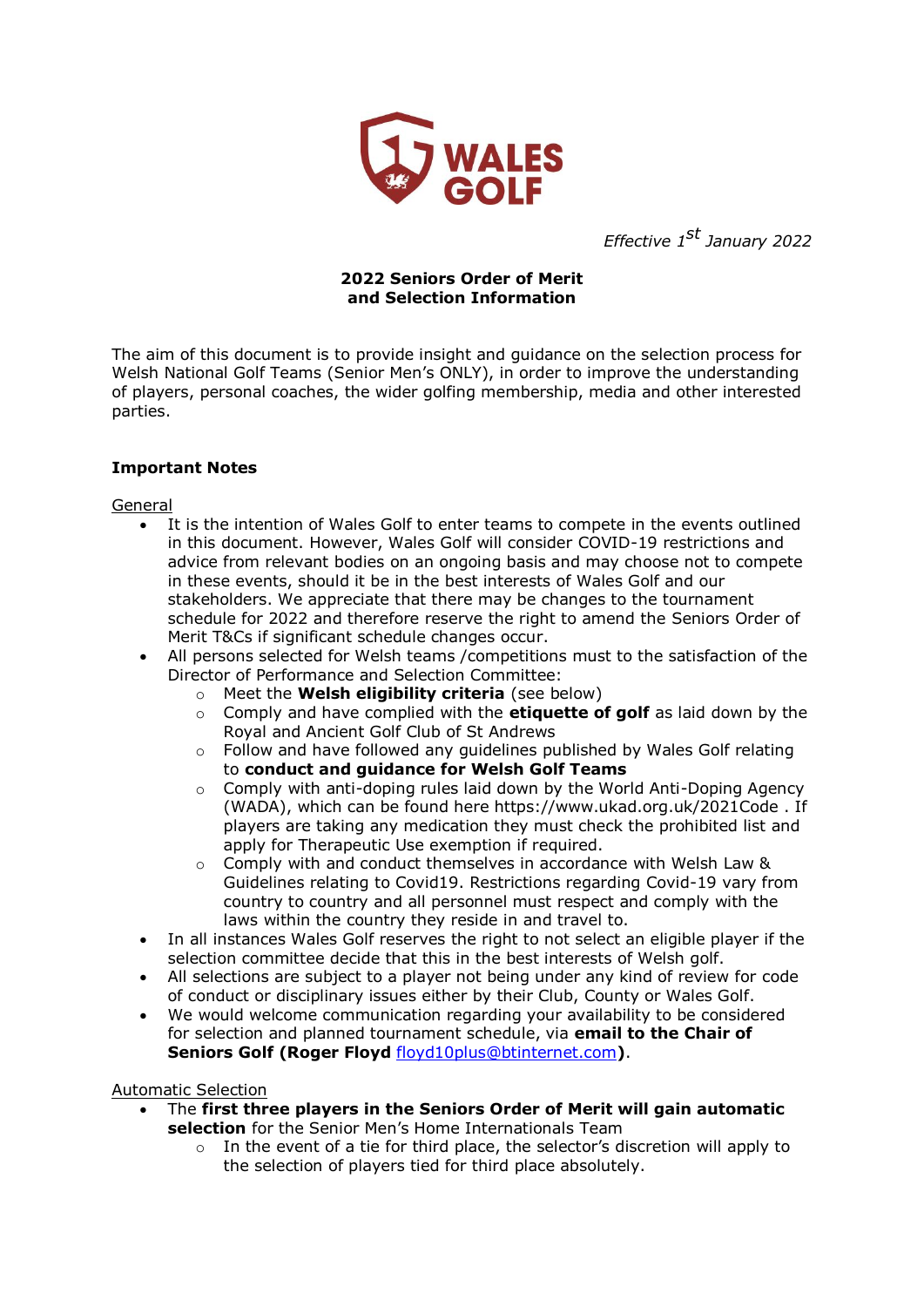2022 Seniors Home Internationals

- Full information about the SHIM may be viewed at www.randa.org
- This event will be played at Pyle & Kenfig (WAL) on 13-15 September 2022
- The team will comprise of 7 players and matches will be played as 3 foursomes and 6 singles
- The team will be first announced on the Wales Golf website and social media, on **Monday 25th July 2022 at 2pm**
- Selected players will then receive a formal letter to confirm their selection and logistical arrangements.

### **Eligibility**

To compete in Event (by R&A)

- Men must have reached the age of 55 years before the first day of the Matches. In all other respects the qualification shall be the same as that laid down by each country for its Closed Championships or National Team.
- If a player has represented a country at the Women's & Men's Senior Home International Matches, they will not be eligible to represent any other country in a future Women's & Men's Senior Home International matches for a period of five years.

#### To represent Wales (by Wales Golf)

You are eligible to play for Wales if you meet one of the following criteria:

- Born in Wales
- One of your parents was born in Wales
- One of your grandparents was born in Wales
- Resided in Wales for three years prior to the start of the Welsh Amateur Championship in the year of selection (if over 18 years of age)

You are not eligible to play for Wales if:

- You have played in the Close Championship of another country within the last two years (e.g to be eligible to play for Wales in 2022 you must not have played in the Close Championship of another country in 2021 or 2020) or:
- You have played in the full International Team of another country